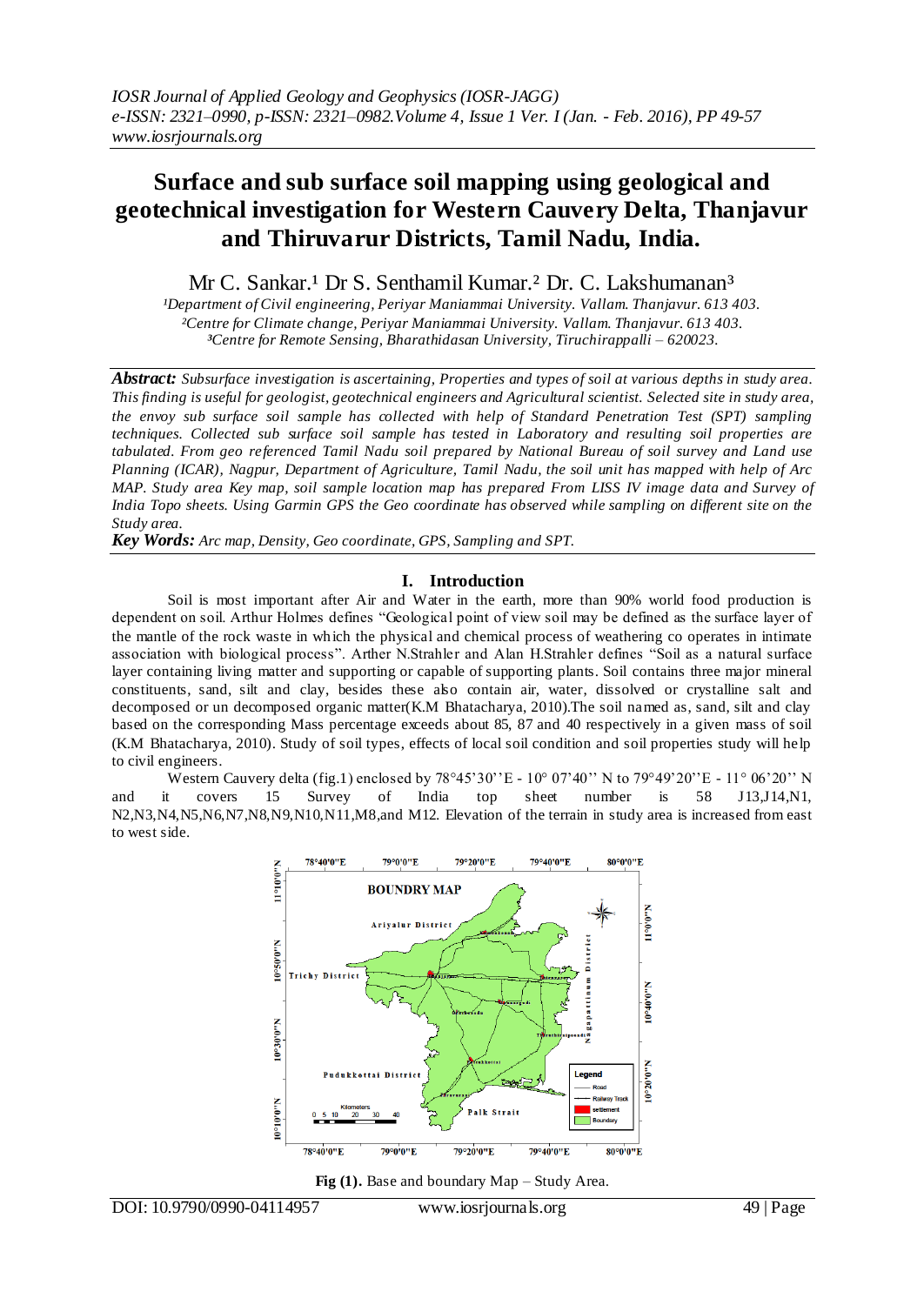

# **1.1 Geology and soil types**

The study area mainly occupied with Cretaceous, Tertiary and Alluvial deposits (Fig -3). Cretaceous formation with lateritic cap covered in vallam upland's. It has classified in two categories, 1).Alluvial soil deposit and 2). Lateritic soil deposit and Delta basin distinct three stages, 1). Late Jurassic –Early cretaceous rift stage, 2). Late cretaceous and 3). Post cretaceous.



### **1.1.1 Soil types.**

Various soil types has identified from geo referenced National Bureau of soil survey and Land use Planning (ICAR), Nagpur, Department of Agriculture, Tamil Nadu. Sixteen soil mapping unit has identified named as 156,159,179,188,189,191,192,198,203,215,230,235,243,253,262 and 273 (Fig-3). Each and every soil unit has technically described and classified finally all the units are tabulated (Table -1). The coastal soils deposits are exaggerated by salinity due to sea water intrusion (Table.2).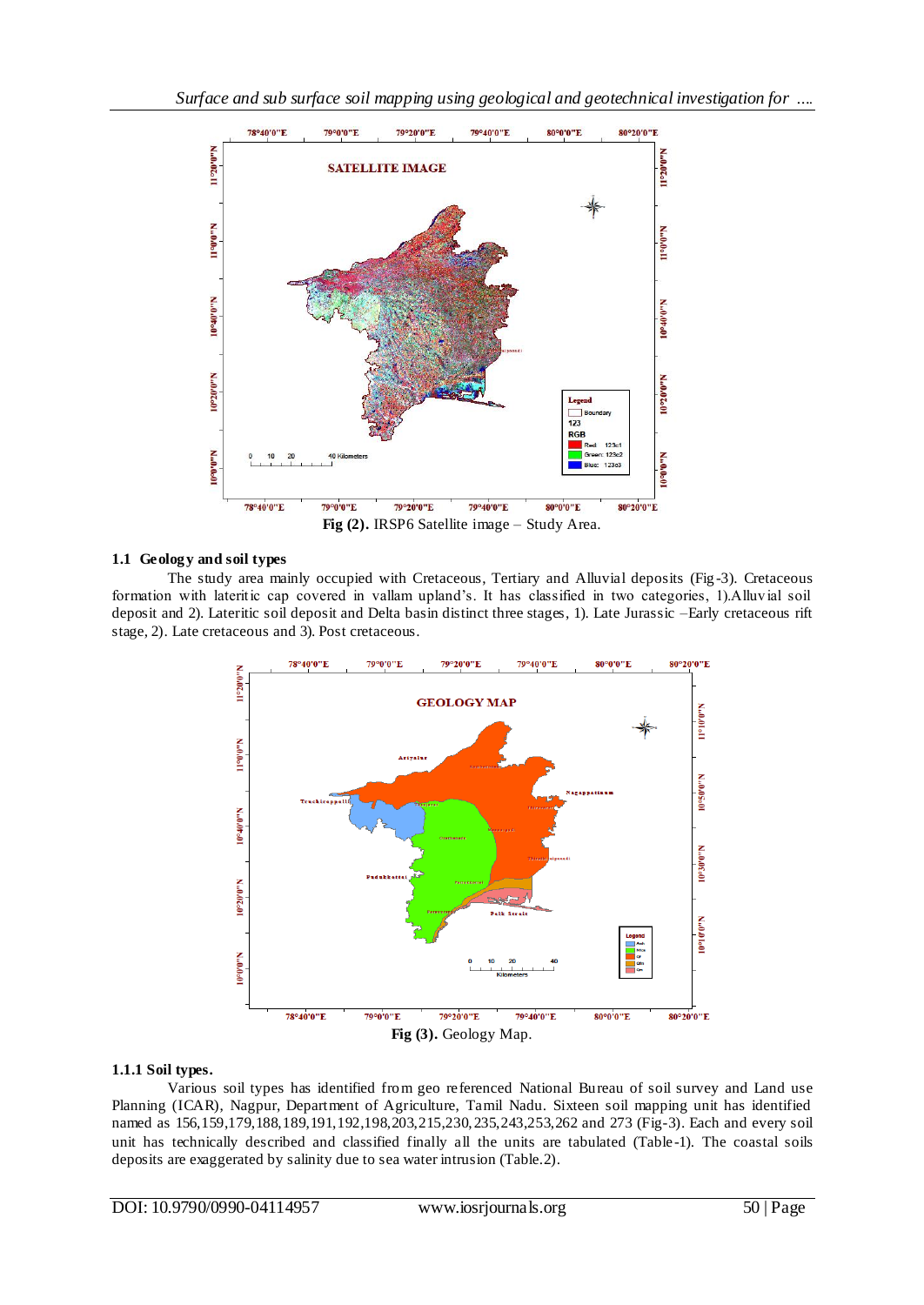

|  | Fig (4). Soil Map. |  |
|--|--------------------|--|
|--|--------------------|--|

|      | <b>Table -1,</b> SOIL Mapping unit, Son Description and Son Classification |                                                                                                                                                                                                        |                                                                                                               |                           |
|------|----------------------------------------------------------------------------|--------------------------------------------------------------------------------------------------------------------------------------------------------------------------------------------------------|---------------------------------------------------------------------------------------------------------------|---------------------------|
| S.No | Mapping<br>Unit                                                            | Description                                                                                                                                                                                            | Classification                                                                                                | Area<br>(Sq km)<br>896.37 |
|      | 156                                                                        | Very deep, moderately well drained, loamy soils on<br>gently sloping land, moderately eroded, associated with<br>very deep, moderately well drained, clavey soils.                                     | Fine-loamy, mixed, kandlc Paleustalfs.<br>Fine, kaolinitic, kandlc paleustalfs.                               |                           |
| 2.   | 159                                                                        | Very deep, well drained, clavey soils on nearly level<br>land, slightly eroded, associated with very deep, well                                                                                        | Fine, kaolinitic, kandlc paleustalfs.                                                                         | 84.32                     |
|      |                                                                            | drained, loamy soils with moderate erosion.                                                                                                                                                            | Fine-loamy, mixed, oxic Ustropepts.                                                                           |                           |
| з.   | 179                                                                        | Moderately deep, well drained, gravelly loamy soils on<br>very gentle sloping lands, moderately eroded, associated<br>with deep, well dramed, calcareous, gravelly loam soils.<br>with severe erosion. | Loamy-skeletal, mixed, typic haplustaifs.<br>Loamy-skeletal, mixed, typic Ustropepts.                         | 18.22                     |
|      | 188                                                                        | Moderately shallow, well drained, gravelly clay soils on<br>undulating lands, moderately eroded, associated with<br>deep, well drained, gravelly clay soils with slight<br>erosion.                    | Clavev-skeletal, kaolinitic, Kanhaplic<br>Haplustaifs.<br>Clavev-skeletal.<br>kaolinitic, kandic Rhodustalfs. | 158.74                    |
| 5.   | 189                                                                        | Shallow, Well drained, gravelly clay soil on gently<br>sloping laterite land, moderately eroded, associated with<br>moderately shallow. Well drained, gravelly loamy soils.                            | Clavev-skeletal, kaolinitic, Kanhaplic<br>Haplustaifs.<br>Loamy-skeletal, mixed, Oxic Ustropepts.             | 18.29                     |
| б.   | 191                                                                        | Deep, well drained, loamy soils on gently sloping land,<br>moderately eroded, associated with Deep, and well<br>drained loamy soils.                                                                   | Fine-Loamy, mixed, kan haplic Haplustaifs.                                                                    | 69.10                     |
| 7.   | 192                                                                        | Deep, Very poorly dramed, strongly saline, clavey soil<br>on nearly level marshy land slightly eroded.                                                                                                 | Fine Mixed typic Tropaquents.<br>Fine Mixed typic Halaquepts.                                                 | 193.69                    |
| 8.   | 198                                                                        | Very deep, moderately well drained, sandy soil on<br>gently sloping sand ridges, moderately eroded,<br>associated with deep, moderately well drained. loamy<br>soil on very gently sloping lands.      | Mixed, typic Utipsamments.<br>Coarse-loamy, mixed typic ustifluvents.                                         | 96.40                     |
| 9.   | 203                                                                        | Moderately deep, moderately well drained, stratified,<br>Loamy soil on nearly level, tank irrigated lands. Slightly<br>eroded associated with very deep, imperfectly drained,<br>cracking clay soils.  | Coarse-loamy, mixed, typic ustifluvents.<br>Fine.montmorllionitic.vertic<br>Ustropepts.                       | 716.91                    |
| 10.  | 215                                                                        | Deep, imperfectly drained, calcarious,<br>Loamy soil on nearly level, tank- irrigated lands, slightly<br>eroded, associated with, deep, imperfectly drained,<br>calcareous, cracking clay soils.       | Fine-Loamy, mixed, typic Ustropepts.<br>Fine montmorllionitic, vertic<br>Ustropepts.                          | 70.22                     |
| 11.  | 230                                                                        | Very deep, well drained, clavey soils of nearly level<br>valleys, slighted eroded, associated with very deep, and<br>poorly drained, cracking clay soils.                                              | Fine, mixed, typic Ustropepts.<br>Fine.montmorllionitic.vertic                                                | 51.32                     |
| 12.  | 235                                                                        | Deep, moderately well drained, clayey soils of nearly<br>level valleys, slighted eroded, associated with deep,<br>Imperfectly drained, clavey soil of gently sloping<br>vallevs.                       | Ustropepts.<br>Fine, mixed, typic Ustropepts.<br>Fine mixed Aquic Haplustaifs.                                | 1208.42                   |
| 13.  | 243                                                                        | Very deep, imperfectly diained, loamy soils of nearly<br>level valleys, slighted eroded, associated with, deep,<br>well drained, and stratified, loamy soils.                                          | Fine-loamy, mixed, fluventic Ustropepts.<br>Fine-loamy, mixed, typic, ustifluvents.                           | 451.18                    |
| 14.  | 253                                                                        | Very deep, moderately well drained, calcareous,<br>cracking clay soils of nearly level valleys slightly<br>eroded.                                                                                     | Fine,montmorllionitic, vertic<br>Ustropepts.                                                                  | 73.10                     |
| 15.  | 262                                                                        | Deep, imperfectly dramed, cracking clay soils on nearly<br>level, tank-irrigation lands, slightly eroded, associated<br>with, very deep, imperfectly drained, cracking clay soils.                     | Fine.montmorllionitic, vertic<br>Ustropepts.<br>Fine montmorllionitic udic chromusterts.                      | 189.41                    |
| 16.  | 273                                                                        | Very deep, imperfectly diained, calcareous cracking clay<br>soils on nearly level, tank-irrigation lands, slightly<br>eroded, very deep, imperfectly drained, cracking clay                            | Fine montmorllionitic udorthentic<br>chromusterts.<br>Fine.montmorllionitic.vertic                            | 1609.51                   |

**Table -1,** SOIL Mapping unit, Soil Description and Soil Classification

(Based on Tamil Nadu soil prepared by National Bureau of soil survey and Land use Planning (ICAR), Nagpur, and Department of Agriculture, Tamil Nadu).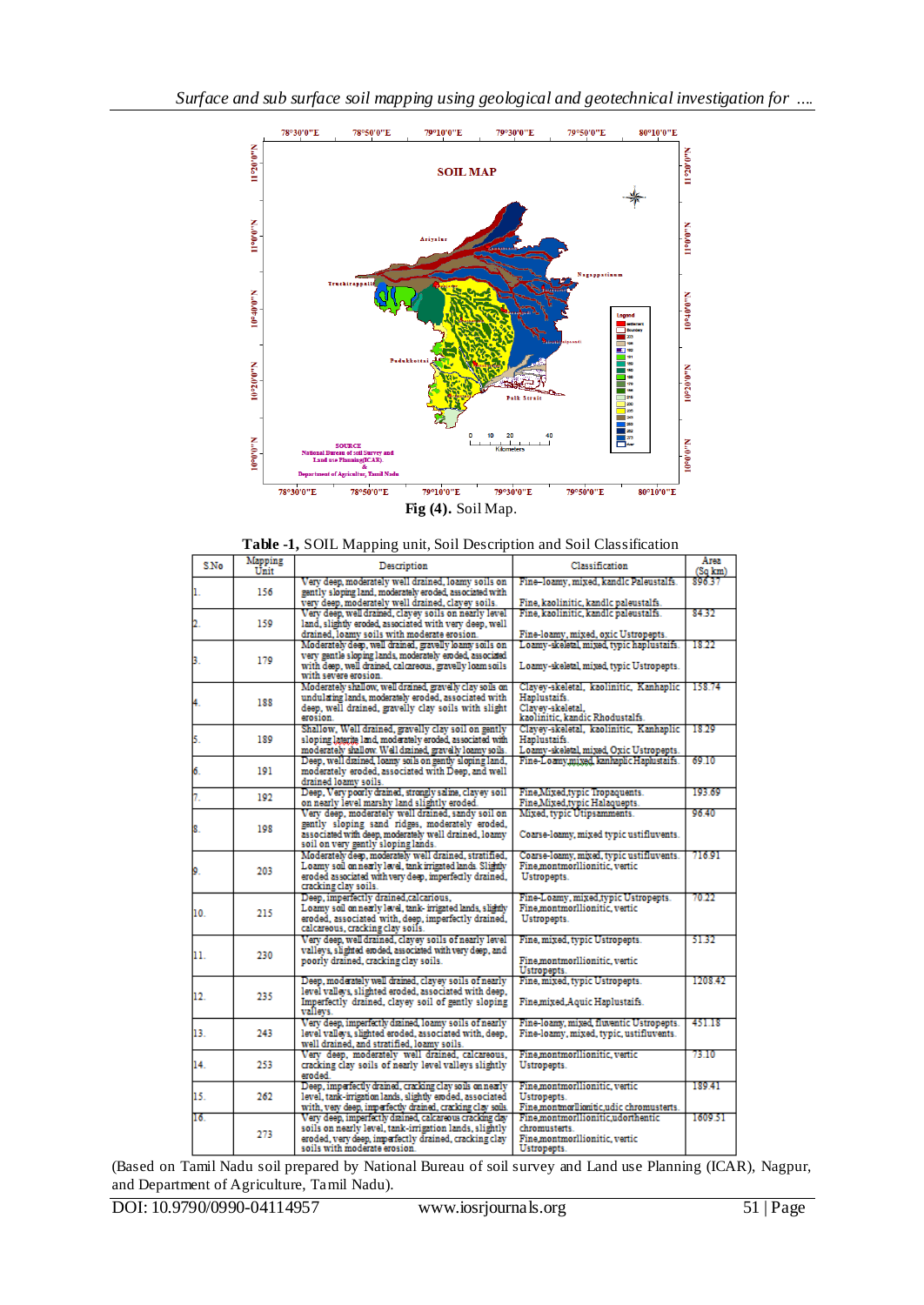| Table -2 Salinity Area. |                          |                                                     |  |  |  |  |  |  |
|-------------------------|--------------------------|-----------------------------------------------------|--|--|--|--|--|--|
| S.No                    | Problems In Coastal Area | Location                                            |  |  |  |  |  |  |
|                         | Salinity.                | Peravuranı.<br>Sethubayachatram.<br>Adirampattinam. |  |  |  |  |  |  |

### **II. Materials And Methods**

IRS P6 LISS IV satellite image (fig.2), survey of India topo sheets, ICAR Soil Atlas and SPT instruments are used. Base map, soil map, and sampling location maps are prepared with help of above data source. Soil sample has collected with help of SPT test from the field.

Soil samples are collected from selected 9 sites in the study area and bore hole locations are designed as BH1, BH2, BH3, BH4, BH5, BH6, BH7, BH8 and BH9. Methodology has detailed in the flow chat diagram (Fig. 5).



**Fig. (5)-** Methodology Flow chart.

### **III. Result And Discussion**

Sixteen soil mapping units are identified and area has calculated using ARCMap and Computed area are tabulated (Table-1). Fine, montmorllionitic, udorthentic chromusterts and Fine, montmorllionitic, vertic Ustropepts classified soils covered in 27.27%. It is described as Very deep, imperfectly drained, calcareous cracking clay soils on nearly level, tank-irrigation lands, slightly eroded, very deep, imperfectly drained, cracking clay soils with moderate erosion. Loamy-skeletal, mixed, typic haplustaifs and Loamy-skeletal, mixed, typic Ustropepts classified soils covered very less percentage in 0.30%. It is decribed as moderately deep, well drained, gravelly loamy soils on very gentle sloping lands, moderately eroded, associated with deep, well drained, calcareous, gravelly loam soils with severe erosion.

|      | <b>Tuble</b> C Bon und and area in percentage. |                |                   |         |                     |                 |                   |  |  |  |  |
|------|------------------------------------------------|----------------|-------------------|---------|---------------------|-----------------|-------------------|--|--|--|--|
| S.No | Mapping<br>Unit                                | Area<br>(Sqkm) | <b>Percentage</b> | $S$ .No | <b>Mapping Unit</b> | Area<br>(Sq km) | <b>Percentage</b> |  |  |  |  |
|      | l 56                                           | 896.37         | 15.18             |         | 203                 | 716.91          | 12.19             |  |  |  |  |
|      | l 59                                           | 84.32          | 1.43              | 10      | 215                 | 70.22           | 1.19              |  |  |  |  |
|      | -79                                            | 18.22          | 0.30              |         | 230                 | 51.32           | 0.86              |  |  |  |  |
| 4    | 188                                            | 158.74         | 2.68              | 12      | 235                 | 1208.42         | 20.47             |  |  |  |  |
|      | 189                                            | 18.29          | 0.31              | 13      | 243                 | 451.18          | 7.64              |  |  |  |  |
| 6    | 191                                            | 69.10          | 1.17              | 14      | 253                 | 73.10           | 1.23              |  |  |  |  |
|      | 192                                            | 193.69         | 3.28              | 15      | 262                 | 189.41          | 3.20              |  |  |  |  |
|      | 198                                            | 96.40          | 1.163             | 16      | 273                 | 1609.51         | 27.27             |  |  |  |  |

**Table -3** Soil unit and area in percentage.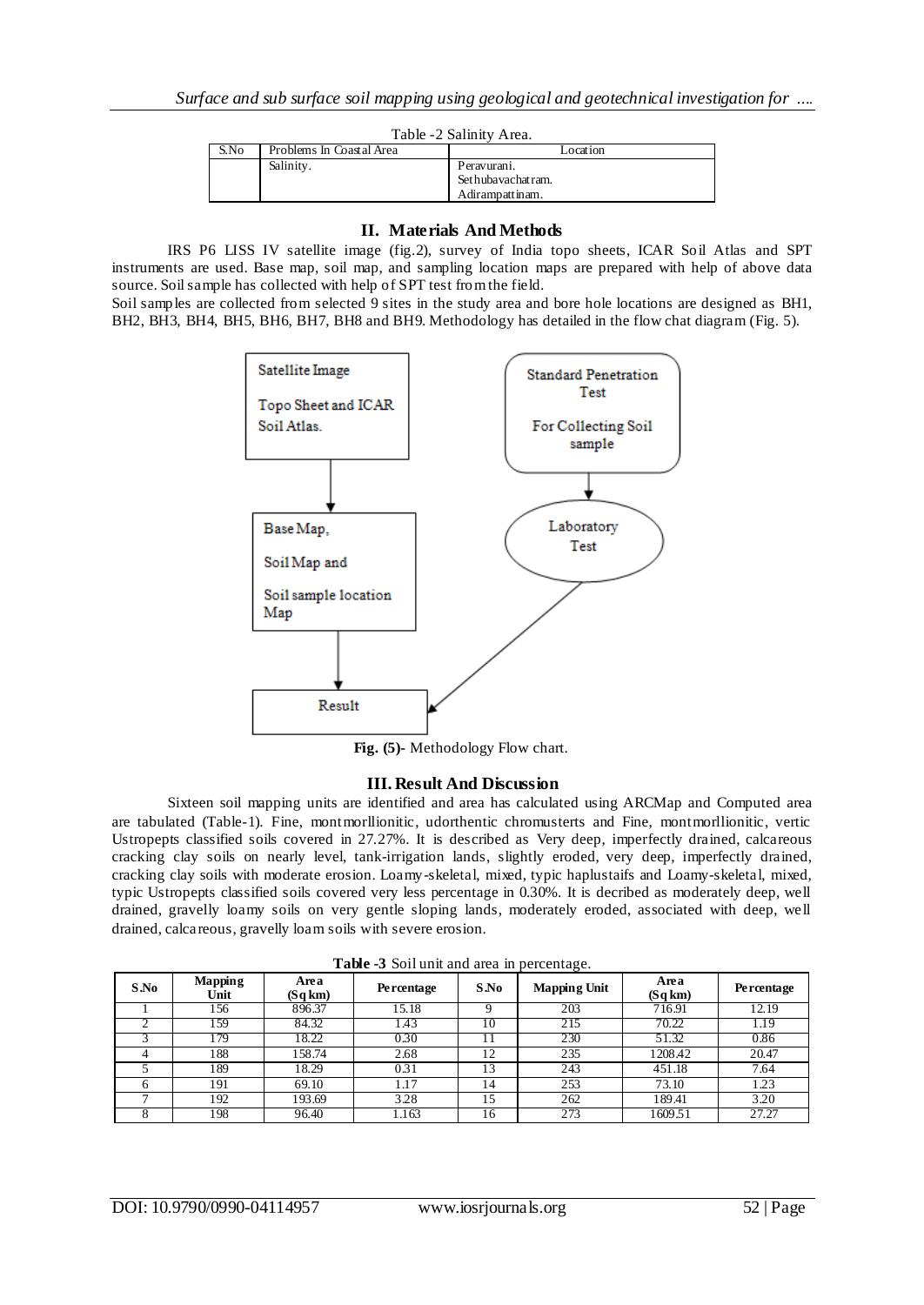### **3.1 Soil Mapping Unit, Soil Description And Soil Classification.**

(Based on Tamil Nadu soil prepared by National Bureau of soil survey and Land use Planning (ICAR), Nagpur, and Department of Agriculture, Tamil Nadu).

MAPPING UNIT - 156

Very deep, moderately we ll drained, loamy soils on gently sloping land, moderately eroded, associated with very deep, moderately well drained, clayey soils. Fine–loamy, mixed, kandlc Paleustalfs and Fine, kaolinitic, kandlc paleustalfs. Covered with 896.37 sq km and it is 15.18 % in study area.

MAPPING UNIT – 159Very deep, well drained, clayey soils on nearly level land, slightly eroded, associated with very deep, well drained, loamy soils with moderate erosion. Fine, kaolinitic, kandlc paleustalfs and Fine loamy, mixed, oxic Ustropepts. Covered with 84.32sq km and it is in 1.43%.

#### MAPPING UNIT – 179

Moderately deep, well drained, gravelly loamy soils on very gentle sloping lands, moderately eroded, associated with deep, well drained, calcareous, gravelly loam soils with severe erosion. Loamy-skeletal, mixed, typic haplustaifs and Loamy-skeletal, mixed, typic Ustropepts. Covered with 18.22sq km and it is in 0.30 %.

### MAPPING UNIT – 188

Moderately shallow, well drained, gravelly clay soils on undulating lands, moderately eroded, associa ted with deep, well drained, gravelly clay soils with slight erosion. Clayey-skeletal, kaolinitic, Kanhaplic Haplustaifs and kaolinitic,kandic Rhodustalfs. Covered with 158.74 sq km and it is in 2.68 %.

#### MAPPING UNIT – 189

Shallow, Well drained, gravelly clay soil on gently sloping laterite land, moderately eroded, associated with moderately shallow. Well drained, gravelly loamy soils. Clayey-skeletal, kaolinitic, Kanhaplic Haplustaifs.Loamy-skeletal, mixed, Oxic Ustropepts. Covered with 18.29 sq km and it is in 0.31%. MAPPING UNIT – 191

Deep, well drained, loamy soils on gently sloping land, moderately eroded, associated with Deep, and well drained loamy soils. Fine-Loamy,mixed, kanhaplic Haplustaifs. Covered with 69.10 sq km and it is in 1.17 %. MAPPING UNIT – 192

Deep, Very poorly drained, strongly saline, clayey soil on nearly level marshy land slightly eroded. Fine, Mixed,typic Tropaquents. Fine, Mixed,typic Halaquepts. Covered with 193.69sq km and it is in 3.28 %. MAPPING UNIT – 198

Very deep, moderately well drained, sandy soil on gently sloping sand ridges, moderately eroded, associated with deep, moderately well drained, loamy soil on very gently sloping lands. Mixed, typic Utipsamments. Coarse-loamy, mixed typic ustifluvents. Covered with 96.40sq km and it is in 1.163 %.

### MAPPING UNIT – 203

Moderately deep, moderately well drained, stratified, Loamy soil on nearly level, tank irrigated lands. Slightly eroded associated with very deep, imperfectly drained, cracking clay soils. Coarse -loamy, mixed, typic ustifluvents.Fine,montmorllionitic, vertic Ustropepts. Covered with 716.91sq km and it is in 12.19 %.

# MAPPING UNIT – 215

Loamy soil on nearly level, tank- irrigated lands, slightly eroded, associated with, deep, imperfectly drained, calcareous, cracking clay soils. Fine-Loamy, mixed,typic Ustropepts, Fine,montmorllionitic, vertic Ustropepts. Covered with 70.22 sq km and it is in 1.19 %.

### MAPPING UNIT – 230

Very deep, well drained, clayey soils of nearly level valleys, slighted eroded, associated with very de ep, and poorly drained, cracking clay soils. Fine, mixed, typic Ustropepts. Fine,montmorllionitic, vertic Ustropepts. Covered with 51.32sq km and it is in 0.86 %.

# MAPPING UNIT – 235

Deep, moderately well drained, clayey soils of nearly level valleys, slighted eroded, associated with deep,Imperfectly drained, clayey soil of gently sloping valleys. Fine, mixed, typic Ustropepts.Fine,mixed,Aquic Haplustaifs Covered with 1208.42 sq km and it is in 20.47 %.

#### MAPPING UNIT – 243

Very deep, imperfectly drained, loamy soils of nearly level valleys, slighted eroded, associated with, deep, well drained, and stratified, loamy soils. Fine-loamy, mixed, fluventic Ustropepts, Fine-loamy, mixed, typic, ustifluvents. Covered with 451.18 sq km and it is in 7.64 %.

# $MAPPING UNIT - 253$

Very deep, moderately well drained, calcareous, cracking clay soils of nearly level valleys slightly eroded.Fine, montmorllionitic, vertic Ustropepts. Covered with 73.10 sq km and it is in 1.23 %. MAPPING UNIT – 262

Deep, imperfectly drained, cracking clay soils on nearly level, tank-irrigation lands, slightly eroded, associated with, very deep, imperfectly drained, cracking clay soils. Fine, montmorllionitic, vertic Ustropepts, Fine, montmorllionitic, udic chromusterts. Covered with 189.41sq km and it is in 3.20 %.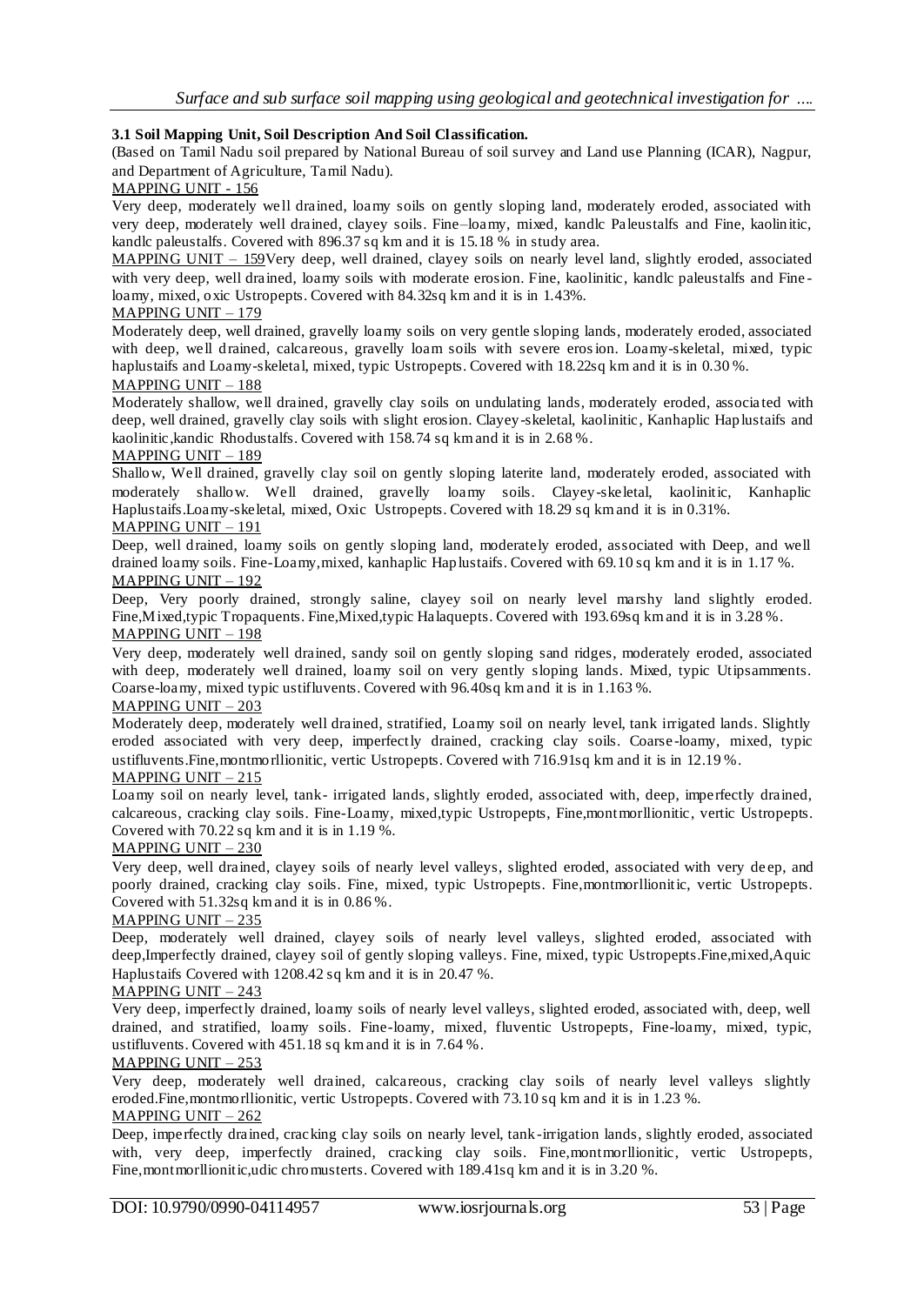# MAPPING UNIT – 273

Very deep, imperfectly drained, calcareous cracking clay soils on nearly level, tank-irrigation lands, slightly eroded, very deep, imperfectly drained, cracking clay soils with moderate erosion. Fine,montmorllionitic, vertic Ustropepts, Fine, montmorllionitic,udic chromusterts. Covered with 1609.51sq km and it is in 27.27 %.

# **3.2 Field Investigations.**

As per IS code 2131—1981, the Standard Penetration Test (First revision) for soil is conducted in selected site on the study area and the boreholes were designated as BH1, BH2, BH3, BH4, BH5, BH6, BH7, BH8 and BH9 (Fig 6.) which have been progressed down to 06.00 to 07.00 m depth below the existing ground level (Table -4).



**Fig (6).** Percentage classified soil.

|      | Table -4 Depth and borehole design. |                   |               |                      |  |  |  |  |  |  |
|------|-------------------------------------|-------------------|---------------|----------------------|--|--|--|--|--|--|
| S.No | <b>Bore Hole name</b>               | <b>Location</b>   | <b>De pth</b> | <b>Types of Test</b> |  |  |  |  |  |  |
|      | $BH-1$                              | kumbakonam        | 7.0           | <b>SPT</b>           |  |  |  |  |  |  |
|      | $BH-2$                              | Thanjavur         | 6.0           | <b>SPT</b>           |  |  |  |  |  |  |
|      | $BH-3$                              | Mannargudi.       | 6.0           | <b>SPT</b>           |  |  |  |  |  |  |
| 4.   | $BH-4$                              | Peravoorani.      | 6.0           | <b>SPT</b>           |  |  |  |  |  |  |
|      | $BH-5$                              | Orathanadu.       | 7.0           | <b>SPT</b>           |  |  |  |  |  |  |
| -6.  | $BH-6$                              | Thiruvarur.       | 6.0           | <b>SPT</b>           |  |  |  |  |  |  |
|      | $BH-7$                              | Thiruthuraipondi. | 6.0           | <b>SPT</b>           |  |  |  |  |  |  |
| 8.   | $BH-8$                              | Pattuk kottai.    | ' ()          | <b>SPT</b>           |  |  |  |  |  |  |
| - 9. | $BH-9$                              | Thiruvaiyaru.     | 6.0           | <b>SPT</b>           |  |  |  |  |  |  |

The boreholes were progressed by hand-operated augers. Standard penetration tests were conducted at 1.0 m intervals. Disturbed soil samples recovered from the augers and undisturbed samples from split spoon samplers were retained for identification and classification purpos es. Disturbed soil samples were enclosed in polythene bags. The samples thus recovered were transported to the laboratory for testing purposes. Ground water table was encountered at various depths in various fields from the period of field investigation Fig  $(7)$ .

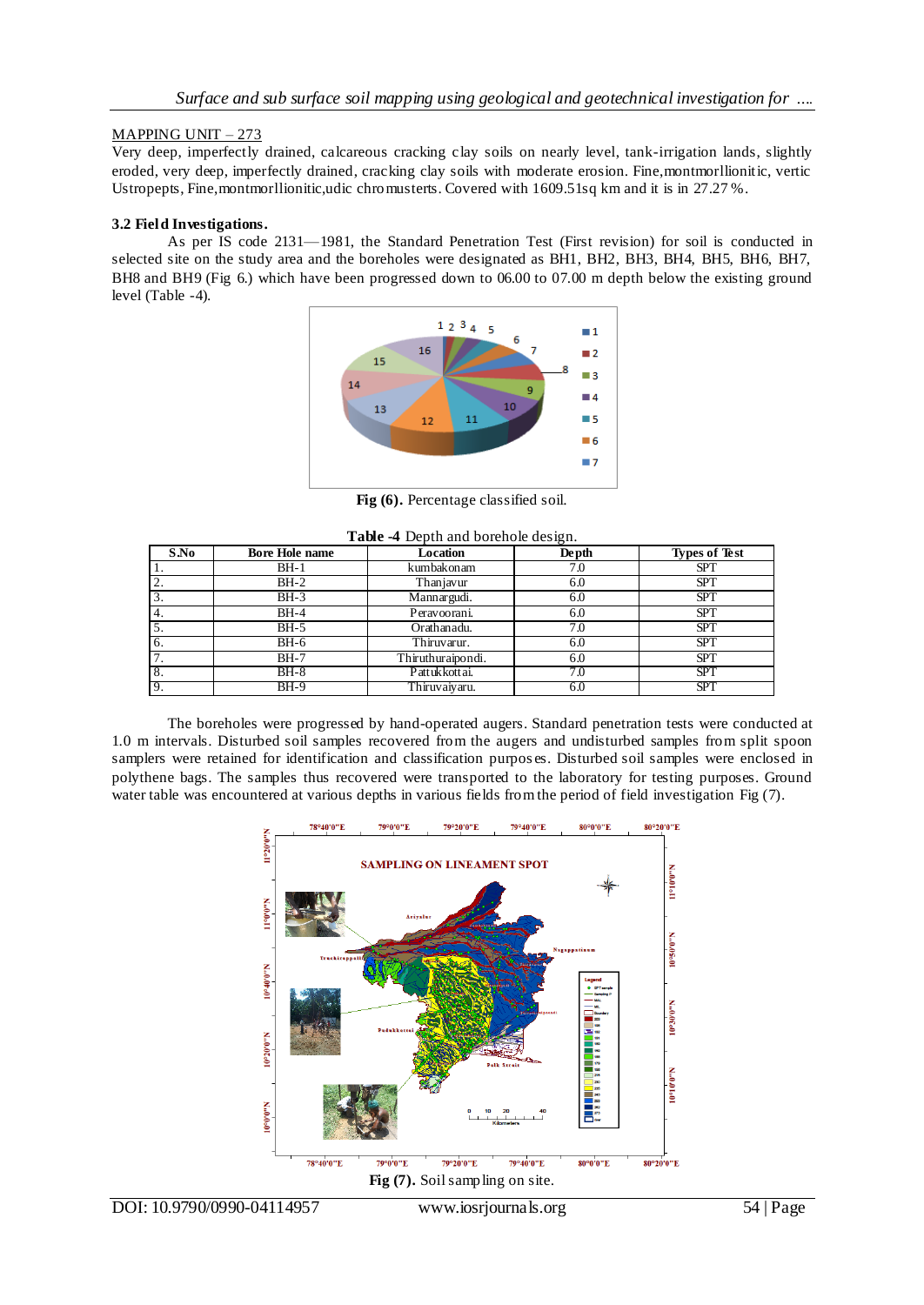### **3.2.1 Laboratory Investigations.**

The soil samples brought in to the laboratory and various tests has conducted for determine the following properties as per IS code 2720-1985, Grain size Analysis (second revision):

Types of soil and gradation of soil. In order to determine the above properties the following tests have been conducted, 1.Sieve analysis on coarse grained soil fraction, 2.Hydrometer analysis on fine grained soil fraction. The results from both the field investigations and laboratory tests have been analyzed and tabulated as follows:

- i. Standard penetration test values at various depths.
- ii. Soil description identifying the type of soil.
- iii. Grain size analysis indicating composition of sub soil.
- iv. The sub soil profile indicating thickness of the various soil strata.
- v. Engineering properties of the soil strata at various levels.
- vi. Variation of strength of soil strata with depth.

Detailed description and classification of soil has mapped and tabulated for 9 site in study area (Table -5 to Table -13).

| $S$ .No | $Depth(m)$ | <b>Types of soil</b> | <b>Bulk</b><br><b>Density</b><br>$(kN/m^3)$ | <b>Cohesion</b><br>(kN/m <sup>2</sup> ) | Observed<br>N value | <b>Natural</b><br>water<br>content $(\% )$ | (mm) |       | % Passing through IS Sieves |
|---------|------------|----------------------|---------------------------------------------|-----------------------------------------|---------------------|--------------------------------------------|------|-------|-----------------------------|
|         |            |                      |                                             |                                         |                     |                                            | 4.75 | 0.425 | 0.075                       |
|         | 1.0        | Made up soil         |                                             |                                         |                     |                                            |      | O     |                             |
| 2.      | 2.0        |                      |                                             |                                         |                     |                                            |      |       |                             |
|         | 3.0        | Clayey Sand          | 18.23                                       | 14                                      | 22                  | 5.1                                        | 93   | 77    | 36                          |
| 4.      | 4.0        |                      | 18.14                                       | 12                                      | 7                   | 5.7                                        | 99   | 83    | 32                          |
| 5.      | 5.0        |                      | 18.11                                       | 16                                      | 22                  | 6.1                                        | 93   | 83    | 40                          |
| 6.      | 6.0        | Sandy Clay           | 19.21                                       | 18                                      | 35                  | 8.5                                        | 98   | 93    | 63                          |
| 7.      | 7.0        |                      | 19.41                                       | 20                                      | 51                  | 8.7                                        | 98   | 89    | 67                          |

**Table -5** BH-1 kumbakonam Geotechnical Site Investigation Result.

**Water Table was encountered at 6.0m depths during the field investigation**

| S.No | $Depth(m)$ | <b>Types of soil</b> | <b>Bulk Density</b><br>(kN/m <sup>3</sup> ) | <b>Cohesion</b><br>(kN/m <sup>2</sup> ) | Observed<br>N value | <b>Natural</b><br>water | % Passing through IS Sieves<br>(mm) |       |       |
|------|------------|----------------------|---------------------------------------------|-----------------------------------------|---------------------|-------------------------|-------------------------------------|-------|-------|
|      |            |                      |                                             |                                         |                     | content $(\% )$         | 4.75                                | 0.425 | 0.075 |
| ı.   | 1.0        |                      | 18.11                                       | 19                                      | 41                  | 8.5                     | 100                                 | 91    | 79    |
| ۷.   | 2.0        | Kanker               | 18.22                                       | 18                                      | 42                  | 8.9                     | 100                                 | 88    | 61    |
| 3.   | 3.0        |                      | 18.58                                       | 20                                      | 39                  | 9.2                     | 82                                  | 67    | 25    |
| 4.   | 4.0        | Yellowish Kanker     | 19.36                                       | 23                                      |                     | 9.4                     | 80                                  | 50    | 24    |
| 5.   | 5.0        | with Lime            | 19.42                                       | 24                                      |                     | 8.7                     | 89                                  | 75    | 51    |
| 6.   | 6.0        |                      | 19.47                                       | 24                                      |                     | 8.9                     | 97                                  | 79    | 42    |

Water Table was not encountered during the field investigation.

| Table -7-BH-3 Mannargudi Geotechnical Site Investigation Result. |  |
|------------------------------------------------------------------|--|
|------------------------------------------------------------------|--|

| $S$ .No | $Depth(m)$ | <b>Types of soil</b> | <b>Bulk Density</b><br>(kN/m <sup>3</sup> ) | <b>Cohesion</b><br>(kN/m <sup>2</sup> ) | Observed<br>N value | <b>Natural</b><br>water | (mm) | % Passing through IS Sieves |       |
|---------|------------|----------------------|---------------------------------------------|-----------------------------------------|---------------------|-------------------------|------|-----------------------------|-------|
|         |            |                      |                                             |                                         |                     | content $(\% )$         | 4.75 | 0.425                       | 0.075 |
| 1.      | 0.1        |                      | 16.84                                       |                                         | 25                  | 10.32                   | 100  | 63                          | . .   |
| 2.      | 2.0        |                      | 17.16                                       |                                         | 21                  | 10.34                   | 98   | 57                          |       |
| 3.      | 3.0        | Sand                 | 17.24                                       |                                         | 19                  | 11.00                   | 99   | 65                          | 10    |
| 4.      | 4.0        |                      | 17.5                                        |                                         | 21                  | 12.18                   | 100  | 60                          | 12    |
| 5.      | 5.0        |                      | 17.52                                       |                                         | 31                  | 12.40                   | 100  | 68                          | 13    |
| 6.      | 6.0        |                      | 17.46                                       |                                         | 34                  | 12.46                   | 100  | 68                          | 13    |

Water Table was not encountered from the period of field investigation

**Table 8 -** BH-4 Peravoorani Geotechnical Site Investigation Result.

| S.No         | $Depth(m)$ | Types of soil | <b>Bulk Density</b>  | <b>Cohesion</b>      | Observed | <b>Natural</b>  | % Passing through IS Sieves |       |       |
|--------------|------------|---------------|----------------------|----------------------|----------|-----------------|-----------------------------|-------|-------|
|              |            |               | (kN/m <sup>3</sup> ) | (kN/m <sup>2</sup> ) | N value  | water           | (mm)                        |       |       |
|              |            |               |                      |                      |          | content $(\% )$ | 4.75                        | 0.425 | 0.075 |
| . .          | 1.0        |               | 18.00                | 18                   |          | 9.12            | 100                         | 58    |       |
| 4.           | 2.0        |               | 18.24                | 15                   |          | 8.24            | 100                         | 53    |       |
| $\mathbf{J}$ | 3.0        | Lime Stone    | 18.56                | 13                   | > 50     | 8.53            | 100                         | 52    |       |
| 4.           | 4.0        |               | 18.70                | 10                   | Refusal  | 8.56            | 100                         | 52    |       |
| э.           | 5.0        |               | 18.77                | 10                   |          | 8.63            | 100                         | 50    |       |
| 6.           | 6.0        |               | 19.00                | 10                   |          | 8.95            | 100                         | 50    |       |

Water Table was not encountered from the period of field investigatioN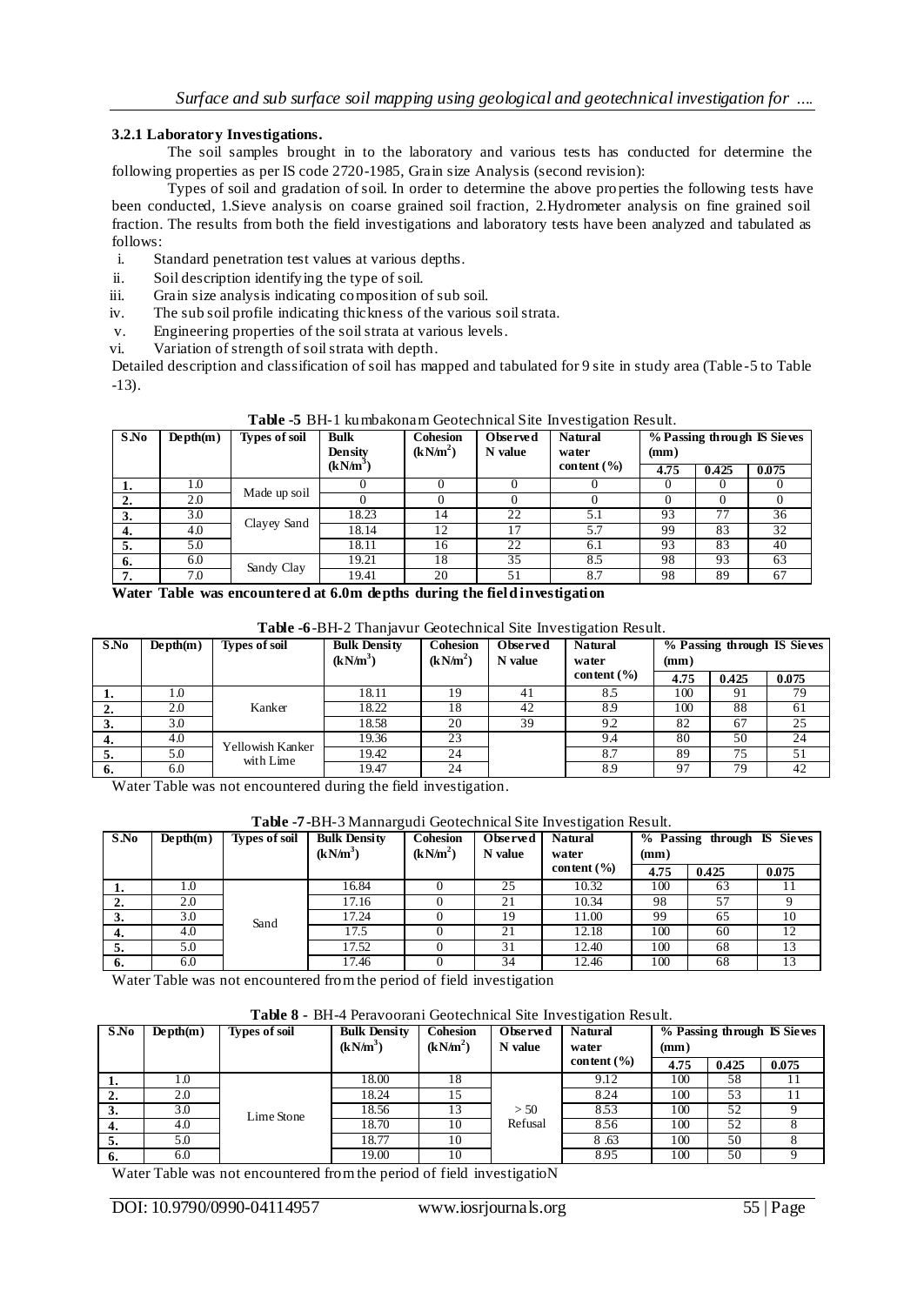| $S$ .No | $Depth(m)$ | <b>Types of soil</b> | <b>Bulk Density</b><br>$(kN/m^3)$ | <b>Cohesion</b><br>(kN/m <sup>2</sup> ) | <b>Observed</b><br>N value | <b>Natural</b><br>water | (mm) | % Passing through IS Sieves |       |
|---------|------------|----------------------|-----------------------------------|-----------------------------------------|----------------------------|-------------------------|------|-----------------------------|-------|
|         |            |                      |                                   |                                         |                            | content $(\% )$         | 4.75 | 0.425                       | 0.075 |
| 1.      | 1.0        | Sandy clay           |                                   |                                         |                            |                         |      |                             |       |
| 2.      | 2.0        | Sandy Clay with      |                                   |                                         |                            |                         |      |                             |       |
| 3.      | 3.0        | Traces of Lime       | 18.23                             | 14                                      | 22                         |                         | 93   |                             | 36    |
| 4.      | 4.0        | stone                | 18.14                             | 12                                      |                            | 5.7                     | 99   | 83                          | 32    |
| 5.      | 5.0        |                      | 18.11                             | 16                                      | 22                         | 6.1                     | 93   | 83                          | 40    |
| 6.      | 6.0        | Lime stone           | 19.21                             | 18                                      | 35                         | 8.5                     | 98   | 93                          | 63    |
| 7.      | 7.0        |                      | 19.41                             | 20                                      | 51                         | 8.7                     | 98   | 89                          | 67    |

**Table 9-** BH-5 Orathanadu Geotechnical Site Investigation Result.

Water Table was not encountered during the field investigation.

|  | Table 10- BH-6 Thiruvarur Geotechnical Site Investigation Result. |
|--|-------------------------------------------------------------------|
|  |                                                                   |

| S.No | $Depth(m)$ | <b>Types of soil</b> | <b>Bulk Density</b><br>$(kN/m^3)$ | Cohesion<br>(kN/m <sup>2</sup> ) | Observed<br>N value | <b>Natural</b><br>water | % Passing through IS Sieves<br>(mm) |       |       |
|------|------------|----------------------|-----------------------------------|----------------------------------|---------------------|-------------------------|-------------------------------------|-------|-------|
|      |            |                      |                                   |                                  |                     | content $(\% )$         | 4.75                                | 0.425 | 0.075 |
| 1.   | 1.0        |                      | 15.12                             |                                  |                     | 15.52                   | 100                                 | 65    | 37    |
| ۷.   | 2.0        | Made up soil         | 16.23                             |                                  |                     | 7.84                    | 100                                 | 75    | 38    |
| J.   | 3.0        |                      | 16.46                             |                                  |                     | 9.20                    | 100                                 | 67    | 34    |
| 4.   | 4.0        |                      | 16.57                             |                                  | 27                  | 11.54                   | 100                                 | 72    | 38    |
| э.   | 5.0        | Clavey Sand          | 18.52                             | 23                               | 40                  | 12.82                   | 100                                 | 56    | 24    |
| 6.   | 6.0        | Sand                 | 17.42                             |                                  | 10.                 | 13.70                   | 98                                  | 29    |       |



| $S$ .No | $Depth(m)$ | Types of soil        | <b>Bulk Density</b><br>$(kN/m^3)$ | <b>Cohesion</b><br>(kN/m <sup>2</sup> ) | Observed<br>N value | <b>Natural</b><br>water | % Passing through IS Sieves<br>(mm) |       |       |
|---------|------------|----------------------|-----------------------------------|-----------------------------------------|---------------------|-------------------------|-------------------------------------|-------|-------|
|         |            |                      |                                   |                                         |                     | content $(\% )$         | 4.75                                | 0.425 | 0.075 |
| .,      | 1.0        | Clay                 | 18.79                             | 35                                      |                     | 14.35                   | 96                                  | 88    | 66    |
| 2.      | 2.0        |                      | 17.82                             |                                         |                     | 13.25                   | 99                                  | 76    | 66    |
| 3.      | 3.0        | Medium Stiff<br>Clay | 18.15                             | 48                                      | 10                  | 14.32                   | 95                                  | 85    | 70    |
| 4.      | 4.0        |                      | 18.82                             | 52                                      |                     | 13.92                   | 94                                  | 84    | 74    |
| э.      | 5.0        |                      | 18.72                             | 70                                      | 12                  | 12.87                   | 92                                  | 71    | 72    |
| 6.      | 6.0        |                      | 18.56                             | 110                                     | 21                  | 11.22                   | 97                                  | 86    | 70    |

### **Table 12-**BH-8 Pattukkottai Geotechnical Site Investigation Result.

| $S$ .No | $Depth(m)$ | <b>Types of soil</b> | <b>Bulk Density</b><br>$(kN/m^3)$ | <b>Cohesion</b><br>(k N/m <sup>2</sup> ) | Observed<br>N value | <b>Natural</b><br>water | % Passing through IS Sieves<br>(mm) |       |       |
|---------|------------|----------------------|-----------------------------------|------------------------------------------|---------------------|-------------------------|-------------------------------------|-------|-------|
|         |            |                      |                                   |                                          |                     | content $(\% )$         | 4.75                                | 0.425 | 0.075 |
| 1.      | 1.0        | Made up soil         | $\Omega$                          | $\Omega$                                 |                     |                         | $\theta$                            |       |       |
| 2.      | 2.0        |                      |                                   | 0                                        |                     | $\Omega$                | 0                                   |       |       |
| 3.      | 3.0        | Sandy Clay           | 6                                 | 22                                       | 22                  | 18.36                   | 100                                 | 75    | 62    |
| 4.      | 4.0        |                      |                                   | 24                                       | 17                  | 18.42                   | 100                                 | 82    | 58    |
| 5.      | 5.0        |                      | $> 50$ Refusal                    | 28                                       | 22                  | 12.88                   | 100                                 | 94    | 30    |
| 6.      | 6.0        |                      |                                   | 30                                       | 35                  | 12.92                   | 98                                  | 92    | 28    |
| 7.      | 7.0        | Kanker               |                                   | 31                                       | 51                  | 13.14                   | 97                                  | 95    | 32    |
| 8.      | 8.0        |                      |                                   | 33                                       |                     | 14.25                   | 96                                  | 97    | 35    |
| 9.      | 9.0        |                      |                                   | 35                                       |                     | 15.23                   | 95                                  | 98    | 25    |
| 10.     | 10.0       |                      |                                   | 37                                       |                     | 15.37                   | 98                                  | 95    | 36    |

# **Table 13-** BH-9 Thiruvaiyaru Geotechnical Site Investigation Result.

| $S$ .No | $Depth(m)$ | <b>Types of soil</b> | <b>Bulk</b><br><b>Density</b> | <b>Cohesion</b><br>(kN/m <sup>2</sup> ) | Observed<br>N value | <b>Natural</b><br>water | (mm) | % Passing through IS Sieves |       |  |
|---------|------------|----------------------|-------------------------------|-----------------------------------------|---------------------|-------------------------|------|-----------------------------|-------|--|
|         |            |                      | $(kN/m^3)$                    |                                         |                     | content $(\% )$         | 4.75 | 0.425                       | 0.075 |  |
| . .     | 0.1        | Madeup soil          |                               |                                         |                     |                         | 100  |                             |       |  |
| ٠.      | 2.0        | Silty Clay           | 17.24                         | 48                                      |                     | 12.98                   | 100  | 83                          | 64    |  |
| J.      | 3.0        | Silty Sand           | 16.78                         |                                         |                     | 13.31                   | 100  | 52                          |       |  |
| 4.      | 4.0        |                      | 16.86                         |                                         | 34                  | 13.56                   | 100  | 48                          |       |  |
| э.      | 5.0        | Sand                 | 16.92                         |                                         | 34                  | 12.57                   | 100  | 45                          |       |  |
| 6.      | 6.0        |                      | 17.08                         |                                         | 36                  | 12.78                   | -97  | 45                          |       |  |

# **IV. Conclusion**

This soil map will give preliminary idea about type of soil of particular site on western Cauvery delta. Observed N value, Cohesion and Bulk densities provide subsurface strata strength and the soil behavior of under